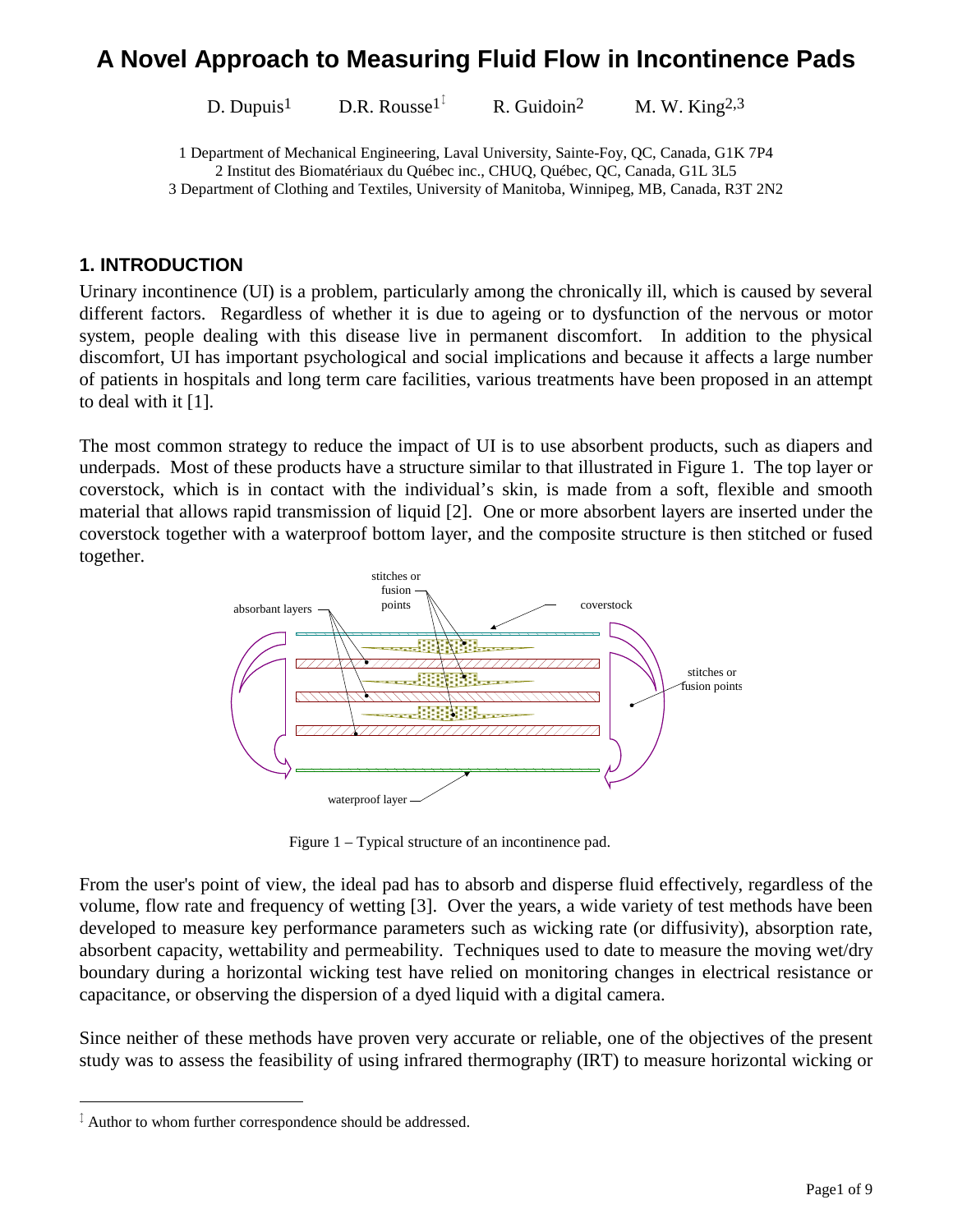dispersive characteristics of incontinence pads. A second objective was to determine wheter IRT could also be used to monitor the rate of moisture loss from reusable incontinence pads through evaporation during the drying cycle.

The remainder of the paper briefly introduces the concept of IRT and describes the equipment, methods and results obtained using this novel technique to measure the wicking and drying characteristics of four commercial incontinence products available on the Canadian market.

## **2. INFRARED THERMOGRAPHY**

The principle of IRT analysis is simple. (1) The thermal radiation emitted by a body is a function of its temperature and surface emissivity. (2) An infrared camera [4] can be used to convert this thermal radiation into visible light. (3) For a uniform, isotropic structure, the image received by the camera is uniform. (4) If there is an imperfection or a change at or beneath the surface of a structure, then the thermal response will no longer be uniform.

In this way, the analyst can interpret the image transmitted by the camera in terms of potential flaws or changes in the structure. Two approaches can be considered: passive thermography or active thermography. In passive thermography, the sample is at an average temperature, which is different from the ambient or room temperature. Specific applications for this technique are in the fields of electronics, where passive thermography is used to cross-check weldings on printed boards. In the glass and metal industries, passive thermography is employed to record variations in temperature profiles and so optimize production rates. This type of analysis is also used in numerous other applications.

In this study passive thermography was considered the most appropriate approach since wet and dry surfaces can provide the radiometer (camera) with different thermal responses.

## **3. EXPERIMENTS AND RESULTS**

## *3.1Horizontal wicking or rate of dispersion*

In order to simulate the conditions associated with a patient wearing a diaper, it is necessary to evaluate the behaviour of the pads in a confined and enclosed area. This ensures that there is no evaporation, and that all the fluid remains distributed inside the pad. Because different forms of UI are related to two different types of urine flow, the dispersion tests included two injections procedures: 1) a single injection and 2) drop by drop injections.

### 3.1.1 Parameter of interest

The parameter of interest is the rate of area dispersion represented by the *diffusivity* of the sample, *dA/dt*  $(cm<sup>2</sup>/min)$ . Because of their different injection procedures, the parameters associated with the single and drop by drop flows were named *transient diffusivity* and *steady state diffusivity* respectively.

### 3.1.2 Experimental apparatus

The main experimental apparatus involved was a Cincinnati IRC-160 infrared camera (Figure 2). A hermetically sealed casing was used to enclose the specimen during the tests. It contained a probe which permitted the injection of fluid without opening the casing. The casing, shown in Figure 3, involved an upper surface that had to be transparent to thermal radiation in the wavelenght range concerned with the experiments. The enclosure was customized to be adapted to all specimens to be investigated.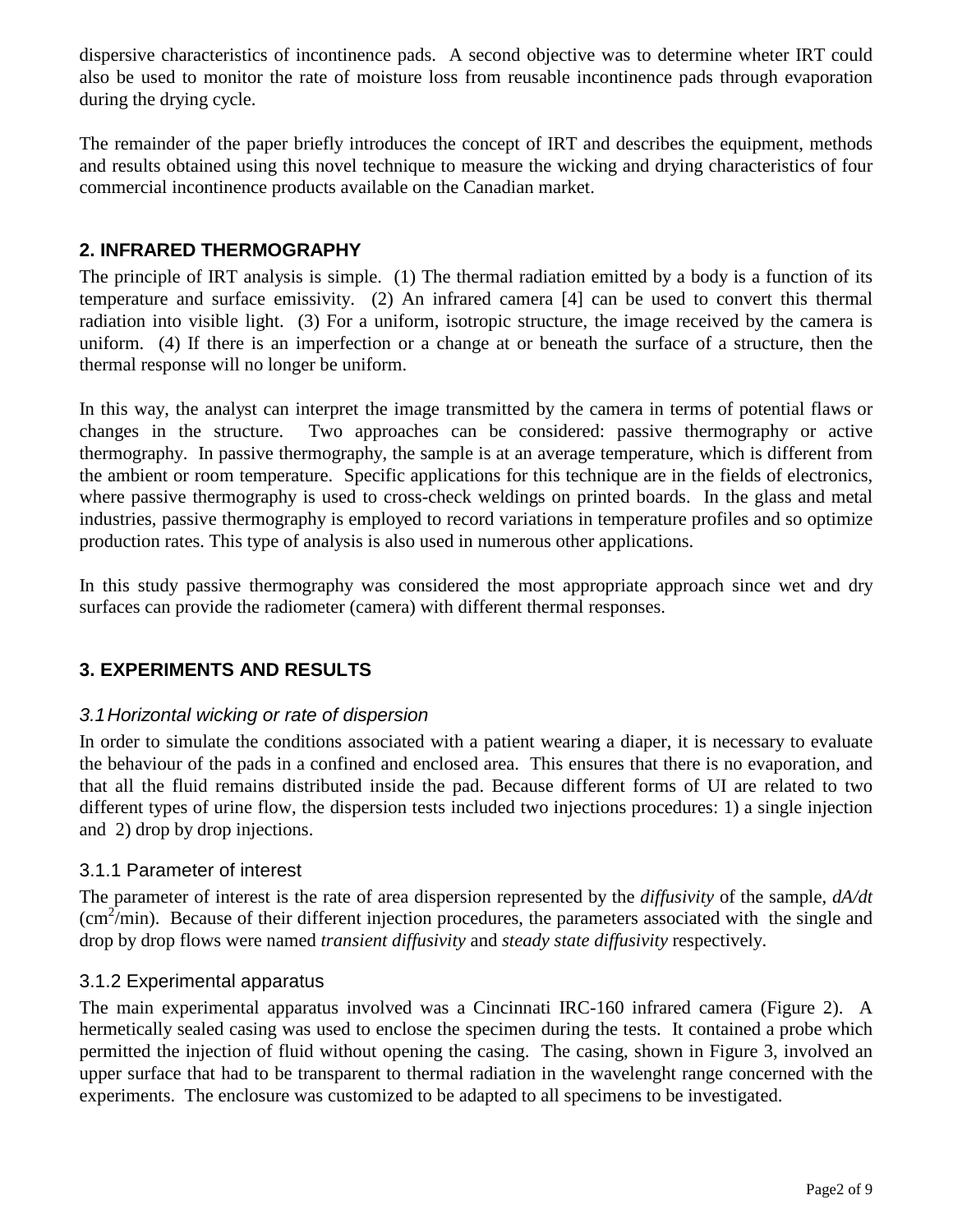

Figure 2 – Cincinnati IRC-160 infrared camera



Figure 3 – Hermetically sealed enclosure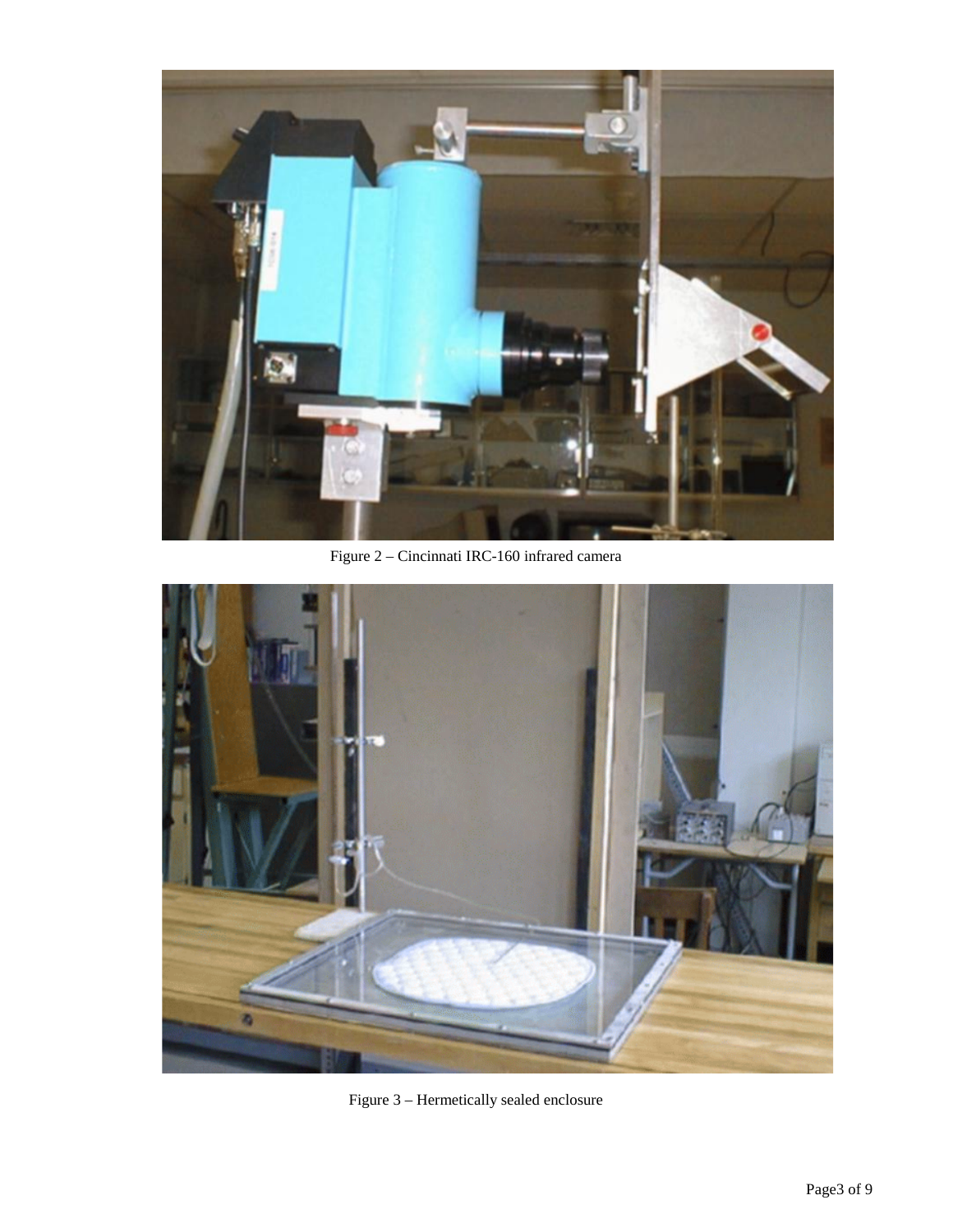### 3.1.3 Measurement techniques

The method relied on the ability of the infrared thermography equipment to distinguish between the surface emissivity and temperature of wet and dry regions of a pad. Acquisition of several infrared images provided a measurement of diffusivity by observing the propagation of a wet zone across the surface of each specimen. For both single injection and drop by drop injections, the data obtained from the IRC-160 camera underwent a series of treatments to reveal the relevant information. Briefly, successive images were subtracted one from another and the number of pixels within the contour defined by the subtraction was converted into square centimetres, *cm 2* . The technique is schematically illustrated in Figure 4.



Figure 4 – Processing used for IRT images converting

### 3.1.4 Results

### *3.1.4.1 Single injection*

An initial volume of 50ml of water was injected at the beginning of the experiment. The wetted area was observed at specified intervals over a period of 30 minutes. Variations in the size of the wet region are depicted as a function of time in Figure 5. The increase in the area of the wet region is represented by a linear regression for the first two minutes of the test, and by a second order regression for the remaining time. The diffusivity parameter represents the first derivative of these curves. For the linear regression, it corresponds to the graphic *transient diffusivity*,  $(dA/dt)_{trans}$ . The experimental values of this parameter were obtained from Newton's forward differentiation method [5]. These values are represented by crossmarks and their mean value may easily be calculated over the range.

An inspection of the graphic results shows that  $(dA/dt)_{trans}$  is high at the beginning of the test, and it decreases towards zero by the end of the test. This behaviour is due to the movement of water in the absorbent layers. Initially, the free liquid moves under its own weight, but when it reaches the bottom of the pad, it has no choice but to disperse horizontally away from the injection point. Later, restrained liquid is dispersed by several simultaneous transport mechanisms[6]; capillarity, humidity gradients, etc. The nature of the results does not permit us to determine the relative importance of each of these mechanisms. However, it is obvious that the two forms of liquid flow do exist at the beginning of the experiment, and that as the area of the wet region increases, the importance of the free liquid flow decreases. While the first portion of  $(dA/dt)_{trans}$  curve may be represented by a straight line, the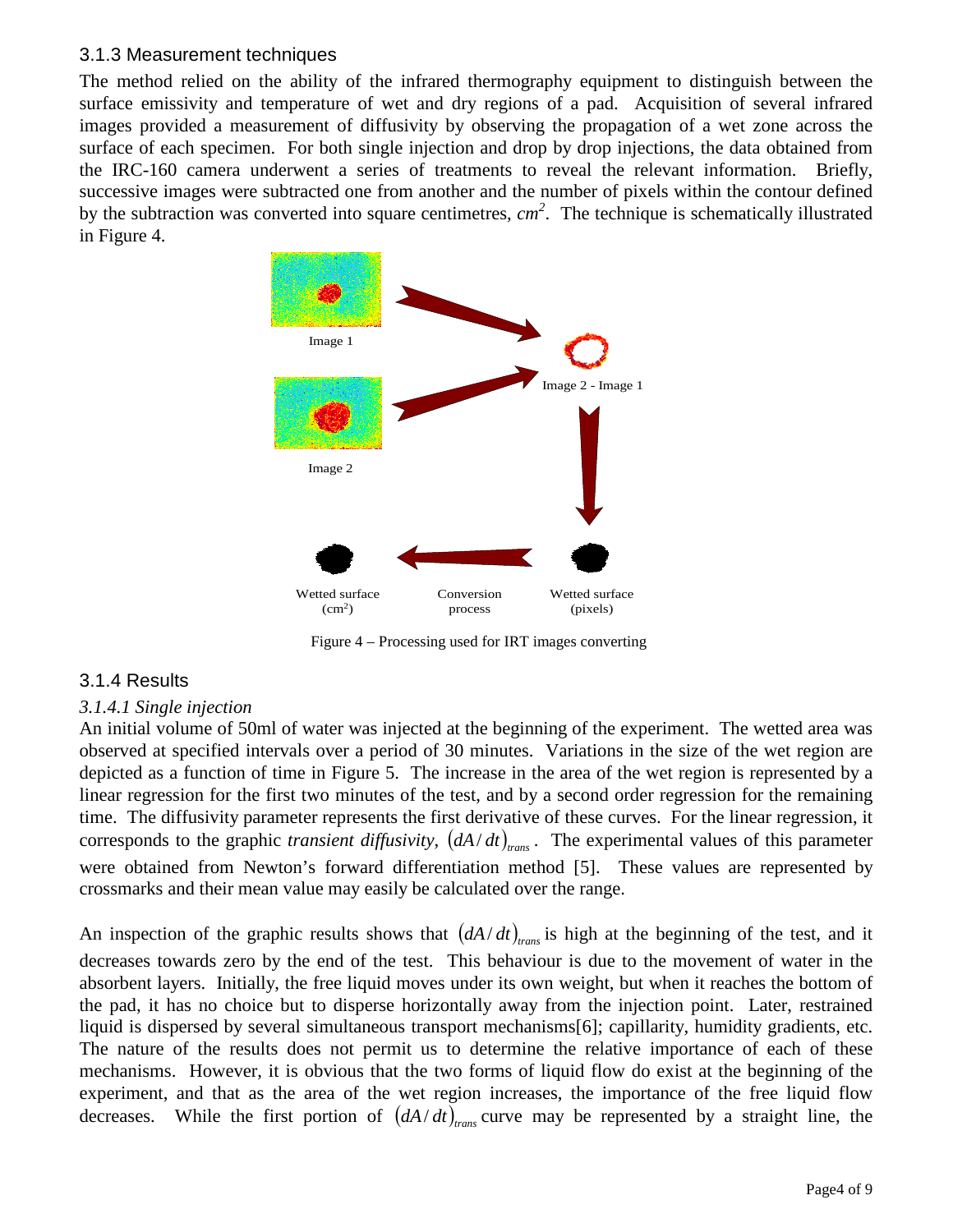remaining curve is more accurately represented by a second order relationship. The results for one of the Absorb-Plus underpads are presented in Figure 5 and the characteristics of the other products are to be found in Table 1 for the two tests involving the most discrepencies.

**Dispersion; single inj. - Absorb-Plus1**



Figure 5 – Variations of the wet region as a function of time for single injection tests

| <b>SAMPLES</b>         |            | $A_{max}$ , wet area<br>$[cm^2]$ | $(dA/dt)_{trans}$<br>$[cm^2/min]$ |
|------------------------|------------|----------------------------------|-----------------------------------|
| Absorb-Plus            | $1st$ test | 1013                             | 297,3                             |
|                        | $2nd$ test | 972                              | 286,6                             |
| <b>Protection Plus</b> | $1st$ test | 681                              | 305,8                             |
|                        | $2nd$ test | 644                              | 244,8                             |
| Formedica              | $1st$ test | 859                              | 348,6                             |
|                        | $2nd$ test | 855                              | 334,7                             |
| Sancella               | $1st$ test | 671                              | 198,6                             |
|                        | $2nd$ test | 433                              | 158,2                             |

**Table 1 – Results: transient diffusivity**

### *3.1.4.2 Drop by drop injections*

Repeated amounts of liquid (5ml) were injected every 5 minutes over a period of 30 minutes and the evolution of the wetted surface was observed by IRT over this time period. Again, the increasing area of the wetted region was observed and reported as a function of time (Figure 6). The evolution of the wetted surface is expressed by a first order relationship with the slope corresponding to the graphic *steady state diffusivity* parameter,  $(dA/dt)_{s.s}$ . The experimental values of  $(dA/dt)_{s.s}$  obtained from Newton's method are represented by crossmarks.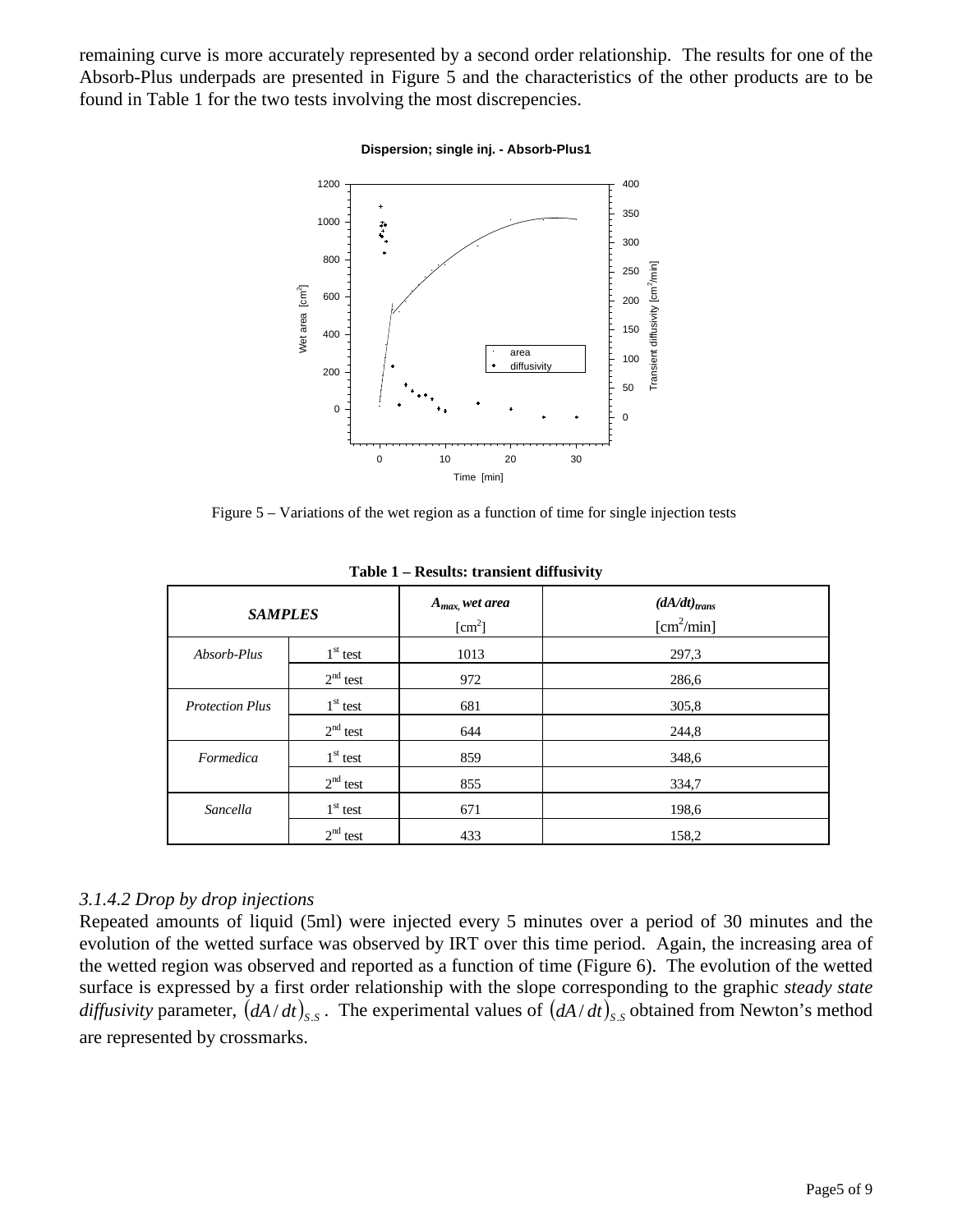

Figure 6 – Variations of the wet region as a function of time for drop by drop injections tests

The liquid transport mechanisms discussed in Section 3.1.4.1 were also observed during the drop by drop injection experiment. However, the injection procedure did not permit the stabilisation of a fixed wet region but contributed to a constantly increasing area. Once again, the results presented in Figure 6 are related to one of the Absorb-Plus underpads. The characteristics of the other products are to be found in Table 2.

| <b>SAMPLES</b>         |            | A <sub>wet area</sub> final<br>$[cm^2]$ | $(dA/dt)_{S.S}$<br>$[cm^2/min]$ |
|------------------------|------------|-----------------------------------------|---------------------------------|
| Absorb-Plus            | $1st$ test | 709                                     | 22,1                            |
|                        | $2nd$ test | 795                                     | 24,2                            |
| <b>Protection Plus</b> | $1st$ test | 580                                     | 21,0                            |
|                        | $2nd$ test | 493                                     | 15,2                            |
| Formedica              | $1st$ test | 608                                     | 18,8                            |
|                        | $2nd$ test | n.d.                                    | n.d.                            |
| Sancella               | $1st$ test | 550                                     | 33,5                            |
|                        | $2nd$ test | 506                                     | 26,8                            |

**Table 2 – Results: steady state diffusivity**

### *3.2 Rate of moisture loss through evaporation*

The time required to dry a reusable incontinence pad is a preponderant factor in institutions that use a large quantity of such products. In today's climate of budgetary restraint in the health care sector there is an obvious incentive to develop underpads that dry quickly with a minimum amount of energy consumption. As a result, the Energy Research Group at Laval University was asked to formulate and implement a technique to measure the amount of water evaporated in a given period of time.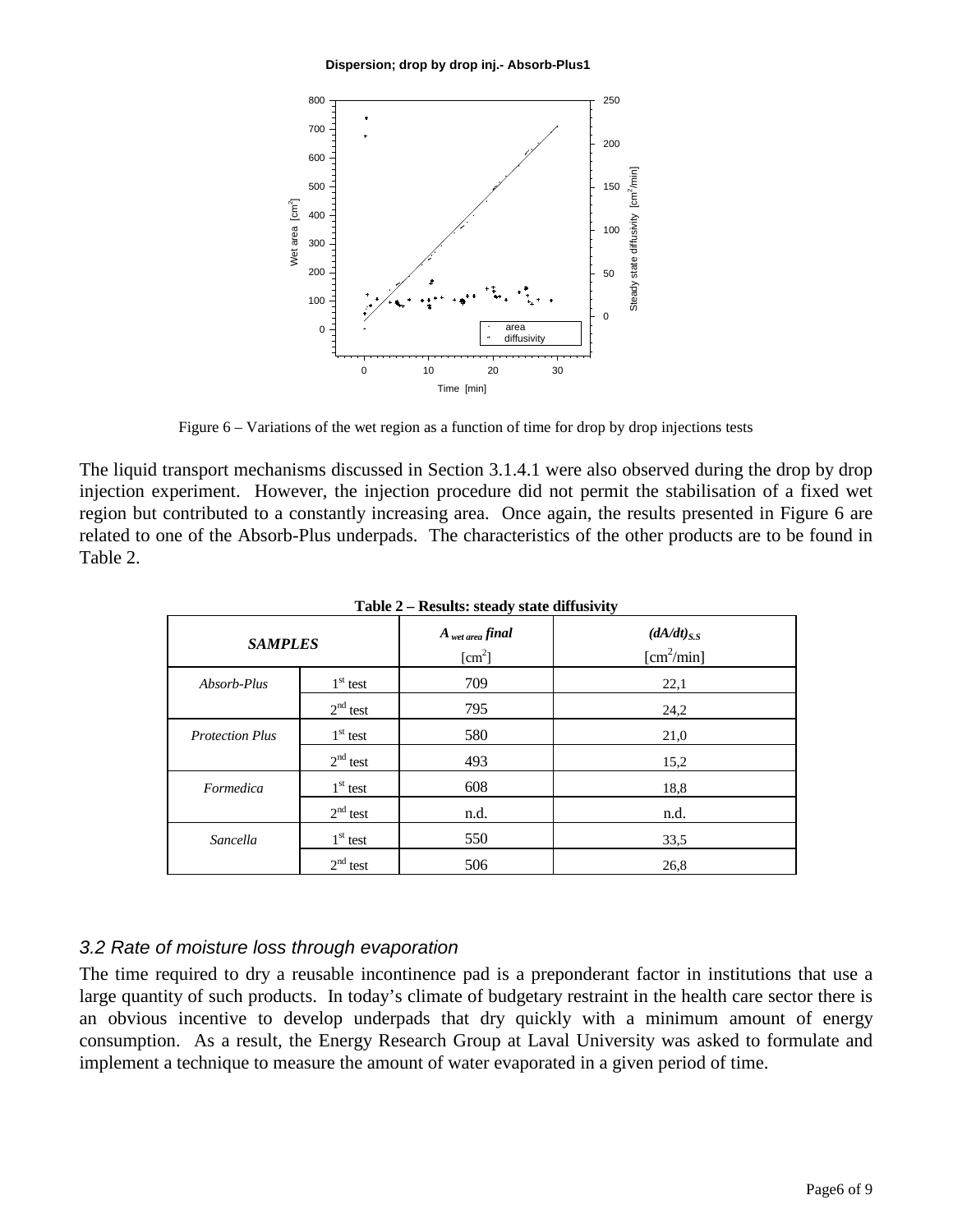## 3.2.1 Parameter of interest

To provide a comparative basis for different underpads, it was decided to perform evaporation testing for all samples in still air. It was assumed that the total amount of liquid to be evaporated would cross the wetted surface at the top of the sample during the test. The idea here was to link evaporation rates with the fibre and textile structure of the underpad. The evaporation mass flow rate per unit area,  $\dot{m}''_{evap}$  (g/cm<sup>2</sup>s) was defined as the characteristic parameter of interest.

## 3.2.2 Experimental apparatus

As evaporation occurs, so the surface temperature decreases and allows the thermography camera to visualise the surfaces where evaporation takes place. In this experiment, the variations in mass were recorded on a digital balance. The thermography equipment used during these tests is described in section 3.1.2. A Sartorius BP 6100 Digital Balance and National Instruments Labview Data processing software installed on a Pentium© PC were also used.

### 3.2.3 Measurement techniques

The mass of liquid evaporated, *mevap*, at a given time, *t*, was calculated by subtracting the total sample mass,  $m_t$ , at time *t* from the initial mass,  $m_0$ , at  $t_0$ .  $m_{evap}$  was normalised for all samples. The thermography images are treated as described in Section 3.1.3.

#### 3.2.4 Results

The results are presented in terms of the evaporated mass per unit area in  $(g/cm<sup>2</sup>)$  versus time in minutes (min) in Figure 7 for one of the *Absorb-Plus* pads, which was exposed to a single injection of 50g of water. At a glance, it can be seen that the mass flux is nearly steady; that is, the slope is nearly constant. This indicates that diffusion according to Fick's law [7], is the dominant parameter and that the anisotropy of the structure plays a role in the slope of the graph but not in its shape. A constant slope according to Fick's law is observed for steady state conditions. However, within the first few minutes of testing, the effective evaporation area was still growing which produced evaporation fluxes that were lower than average. This is explained by the horizontal dispersion of fluid that takes place simultaneously with evaporation in the transient period. It can also be seen that there is a slight increase in the evaporative flux with time. This additional effect is due to the structure of the hydrophobic top layer where evaporation takes place.

Table 3 presents the total mass evaporated per unit area over four hours, and the overall evaporation flux for four different products. The experimental values of  $\dot{m}''_{evap}$  where obtained from Newton's forward differentiation method. Results presented in this section give an idea of the ability of one material to evaporate fluids per *unit area* in still air. However, these results have to be combined with those for wicking rates in order to yield meaningful information about the total amount of water that can be removed from a sample while evaporating in still air.

### **4. CONCLUSION**

The primary objective of the research study to develop a novel approach for measuring certain characteristics of incontinence underpads was realised. In this paper, infrared thermography was used successfully to monitor the wicking diffusivity and rate of moisture loss through evaporation of four commercially available products: *Absorb-Plus*, *Protection Plus*, *Formedica* and *Sancella*.

Overall, the two methods described herein will improve the quality of life of those who may suffer from UI by facilitating the development of a new generation of products offering improved performance. The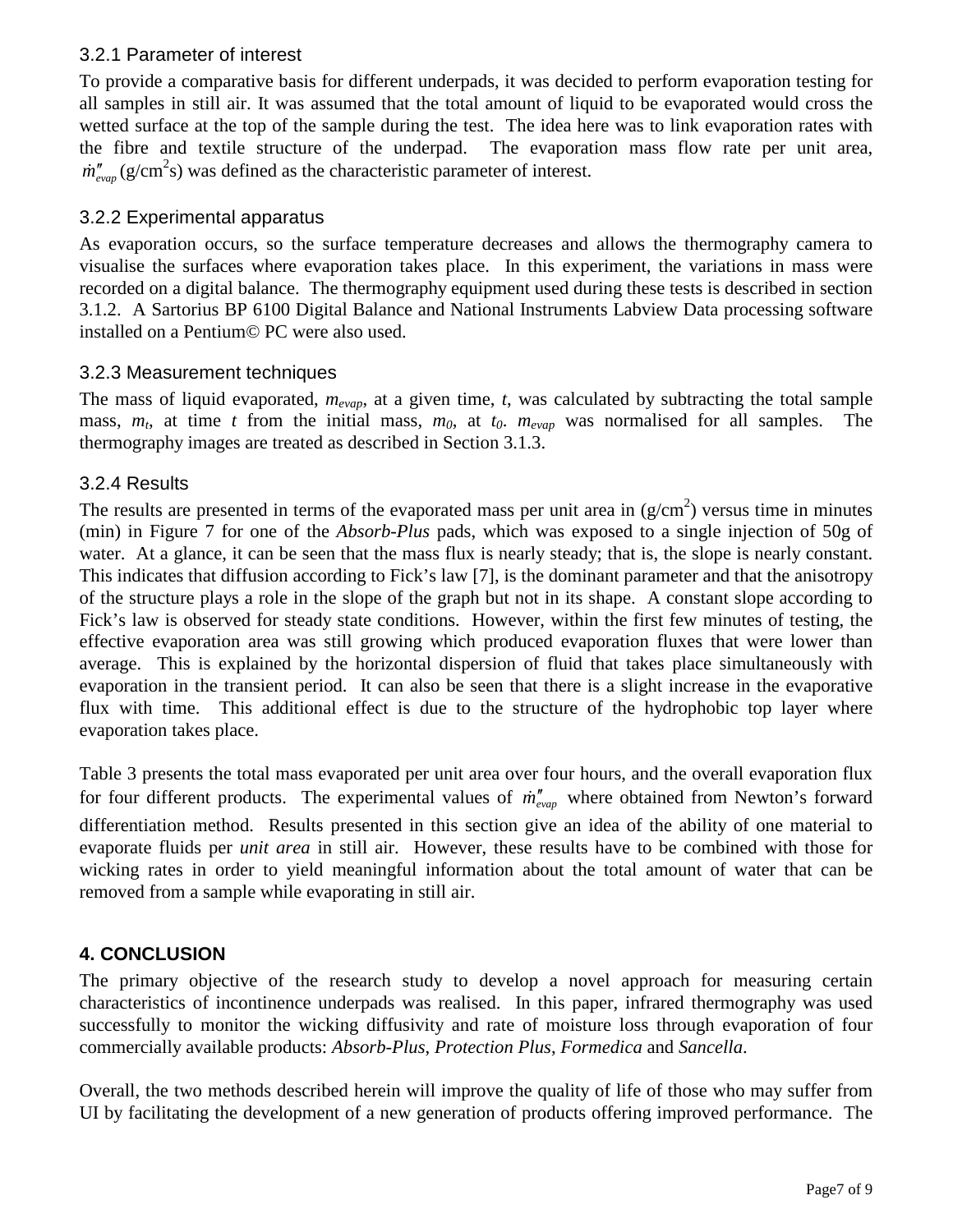methods permit the R&D engineer to compare a product under development with existing products and therefore modify the design appropriately. In addition, these techniques could be applied to the evaluation of any textile structure for which wicking, dispersion and evaporation of fluid are critical performance parameters.

**Evaporation - Absorb-Plus1 (50g)**



Figure 7 – Variations in mass of a specimen for the evaporation tests

| $1$ able $5$ – Results. Craporation |            |                           |                            |  |  |
|-------------------------------------|------------|---------------------------|----------------------------|--|--|
| <b>SAMPLES</b>                      |            | $m''_{evap}$              | $\dot{m}''_{\acute{e}vap}$ |  |  |
|                                     |            | $[g/cm^2] \times 10^{-2}$ | [ $g/cm2s$ ] $x10-4$       |  |  |
| Absorb-Plus                         | $1st$ test | 2,73                      | 1,14                       |  |  |
|                                     | $2nd$ test | 2,80                      | 1,17                       |  |  |
| <b>Protection Plus</b>              | $1st$ test | 2,10                      | 0,87                       |  |  |
|                                     | $2nd$ test | 2,26                      | 0.94                       |  |  |
| Formedica                           | $1st$ test | 2,45                      | 1,01                       |  |  |
|                                     | $2nd$ test | 2,70                      | 1,11                       |  |  |
| Sancella                            | $1st$ test | 1,56                      | 0,63                       |  |  |
|                                     | $2nd$ test | 1,54                      | 0.64                       |  |  |

**Table 3 – Results: evaporation**

### **5. REFERENCES**

- [1] Allard, J. and. Arcand, M., L'incontinence urinaire: approche clinique dans un établissement de soins prolongés, *Le Médecin du Québec*, avril 1989, 63-68.
- [2] Cusick, GE and Hopkins, T., Absorbent Incontinence Products, Textile Progress, vol. 20(3), 1990.
- [3] Cottenden, AM., Incontinence pads: clinical performance, design and technical properties, *J. of Biomed. Engng.*, vol. 10, nov. 1988, 506-514.
- [4] Maldague, XPV., Nondestructive Evaluation of Materials by Infrared Thermography, Springer-Verlag, New-York, 1993.